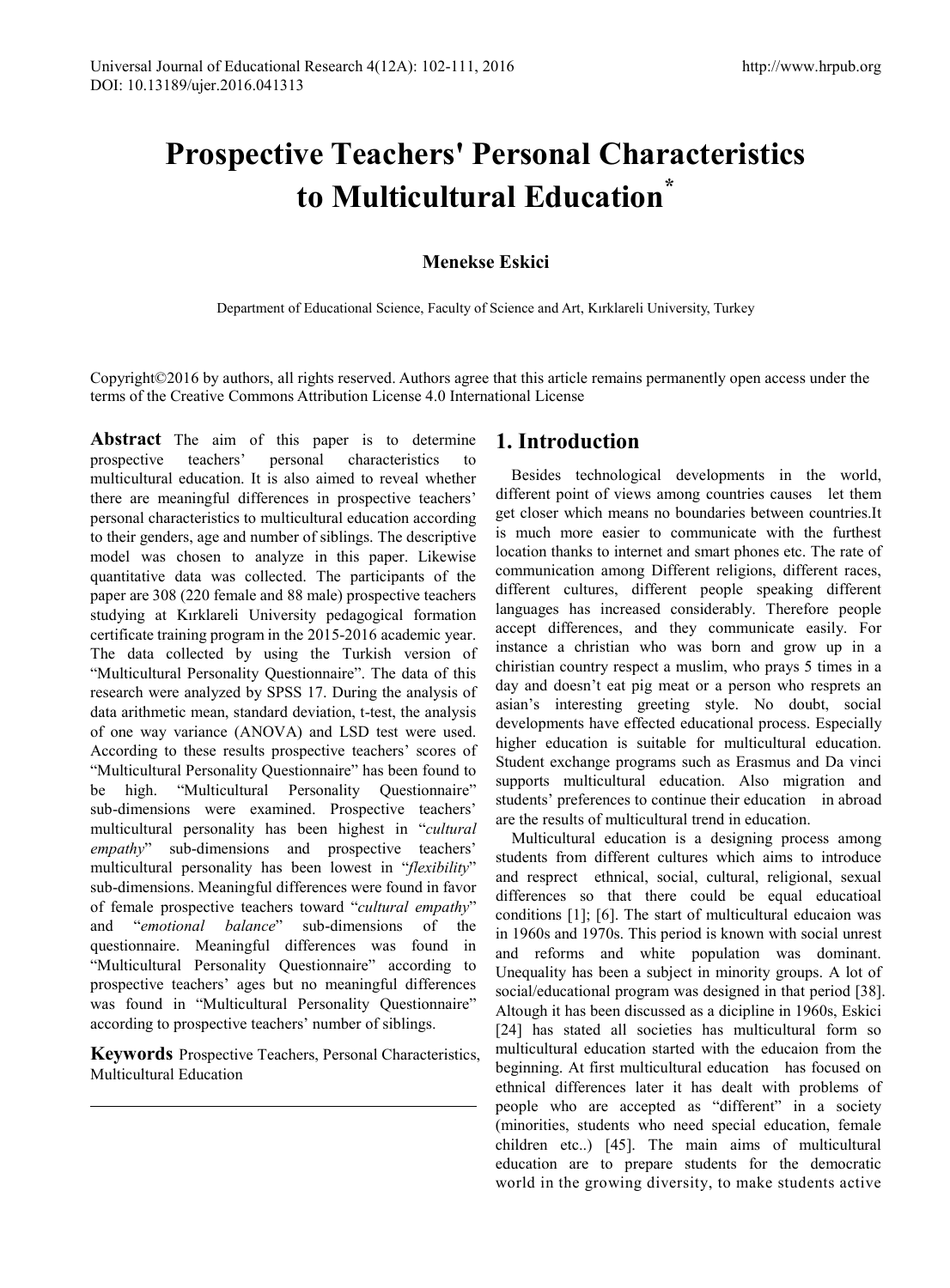participants fort he teaching-learning process, to provide educational euqality [29]; [25]; [27]. Multicultural education focuses on differences in a society and tries to keep balance of the society. Mwonga [38] has stated that multicultural education tries to give priority to marginal groupsin order to improve active democratic citizenship. In addition to Mwonga [38], Pang [40] pointed out that multicultural education might be a starting point for solving unequality problems in a society. Multicultural education has some principles. Gorski [28] has stated these principles as :

- 1. Every student should have equal opportunity to make it happen their potentials.
- 2. Every student should prepare himself/herself for the multicutural society.
- 3. Every teacher has to be ready to teach effectively for every student from different cultures.
- 4. Schools has to be active participants to end the pressure in their walls and they should grow up socially and critically active and aware students.
- 5. Education should be student centered and it should involve students' opinions
- 6. Educators, activists and others should play an active role on revising education process and how it effects students' learning. (assessment methods, school physicology, consultancy applications, educational materials, and coursebooks…etc).

In addition to Gorski [28], Banks [5] have expressed 5 main points: 1.content İntegration 2. knowledge construction, 3. prejudice reduction, 4.equity pedagogy, 5. empowering school culture.

When Banks [5] and Gorski [28]'s statements are examined it can be concluded that they focus on creating a student centered active learning athmosphere, providing equal learning conditions, effective consultancy , effective school managing. It can be said that Abdullah and Ghaffar [1] support these statements.

At first multicultural education was accepted as an initative in a dominant curriculum which emphasizes adding more concent and supporting cultural diversity [49], later a lot of specialists have added new approaches [13]. Teachers have great responsibility to apply multicultural education. And a key role to maintain equal education conditions. Therefore teachers' behaviour and their perception about multicultural education is impontant. In other words it is related with how teachers combine multiculturalism to education around common points [47]. The need of training teachers for different students groups has been a debate [46]. In order to be a multicultural educator, Gorski [28] states that a teacher has to renew himself/herself, [54] states that a teacher should have three main skills: "understanding other's culture", "understanding himself/herself",

"academic multicultural skills". These are closely related with teachers' personal qualifications.

Personality is defined as "characteristics, psychological qualifications peculiar to someone [51] and "the mix of characteristics and its quality" [39]. No doubt, teachers should have defitine qualifications to teach in a multicultural way. Since personality is a complex term, it is clear that multicultural personality is not a one sided term [42]. Van der Zee & Van Oudenhoven [53] have stated that a multicultural personality has five components: *cultural empathy*", "*open-mindedness*", "*social initiative*", "*flexibility*" and "*emotional stability*". It is clearly understood that teachers and teacher candicates should have multicultural personalities. It can be said that multicultural personality has significant role in this process.

## **2. Objectives**

The aim of this paper is to determine prospective teachers' personality characteristics to multicultural education. It is also aimed to reveal whether there are meaningful differences in prospective teachers' personality characteristics to multicultural education according to their genders, age and number of siblings.

## **3. Material and Methods**

Determining prospective teachers' personality characteristics to multicultural education was aimed in this paper. So that descriptive model was used in this paper. Also quantitative data was used.

#### **3.1. Participants**

The participants of the paper are 308 (220 female and 88 male) prospective teachers studying at Kırklareli University pedagogical formation certificate training program in the 2015-2016 academic year. The features of participants are presented in Table1.

It can be seen in Table 1 participants' age distribution by gender, number of sibling and percentages. It can be said based on table 1 the participants consists of 93 female between the ages 20-25, 64 female between the ages 26-30, 32 female between the ages 31-35, 31 female 36 years and over and 33 male between the ages 20-25, 36 male between the ages 26-30, 9 male between the ages 31-35, 10 male 36 years and over. As well as 21 participants haven't any sibling, 81 participants have only one sibling, 69 participants have two siblings, 51 participants have three siblings, 36 participants have four siblings and 50 participants have five and over siblings.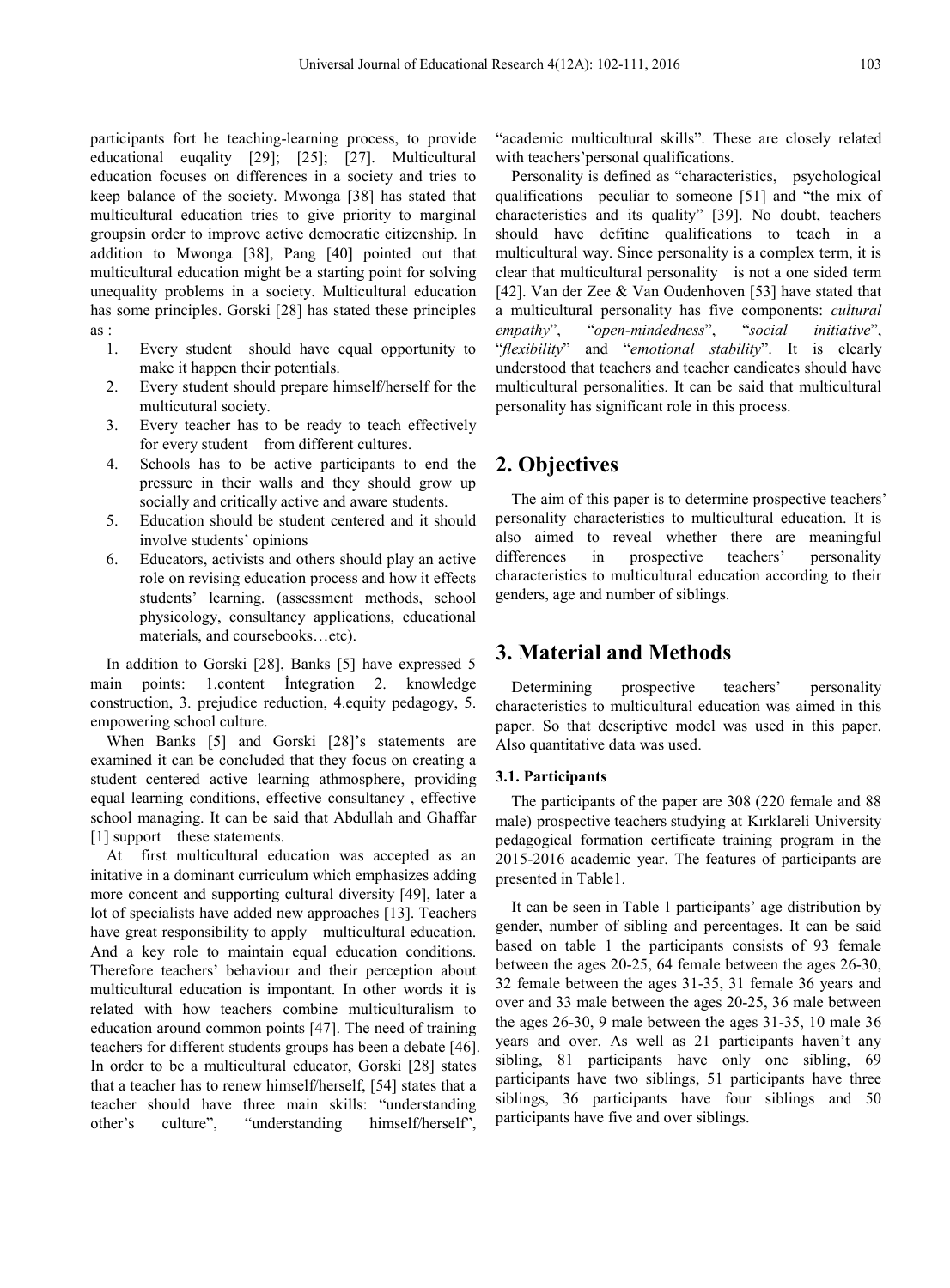|                  |                   |                 | age            |                |                  |                  |                  |  |  |
|------------------|-------------------|-----------------|----------------|----------------|------------------|------------------|------------------|--|--|
|                  | Number of sibling |                 | $20 - 25$      | $26 - 30$      | $31 - 35$        | $36+$            | Total            |  |  |
| $\boldsymbol{0}$ | gender            | female          | $\sqrt{6}$     | 5              | $\boldsymbol{2}$ | $\mathbf{1}$     | 14               |  |  |
|                  |                   | male            | $\sqrt{2}$     | $\overline{4}$ | $\mathbf{1}$     | $\boldsymbol{0}$ | $\boldsymbol{7}$ |  |  |
|                  | Total             |                 | $\,8\,$        | 9              | $\overline{3}$   | $\mathbf{1}$     | 21               |  |  |
| $\mathbf{1}$     | gender            | female          | 29             | 20             | $\,8\,$          | 6                | 63               |  |  |
|                  |                   | male            | $\sqrt{5}$     | 9              | $\mathbf{1}$     | 3                | 18               |  |  |
|                  |                   | Total           | 34             | 29             | 9                | 9                | $8\sqrt{1}$      |  |  |
| $\sqrt{2}$       | gender            | female          | 19             | 15             | $\,8\,$          | $\mathfrak{Z}$   | 45               |  |  |
|                  |                   | $_{\rm male}$   | 12             | $\,8\,$        | $\mathfrak{Z}$   | $\mathbf{1}$     | 24               |  |  |
|                  | Total             |                 | 31             | 23             | 11               | $\overline{4}$   | 69               |  |  |
| $\mathfrak{Z}$   | gender            | female          | 18             | 12             | $\overline{7}$   | 5                | 42               |  |  |
|                  |                   | male            | $\mathfrak{Z}$ | $\overline{4}$ | $\mathbf{1}$     | $\mathbf{1}$     | $\mathfrak{g}$   |  |  |
|                  | Total             |                 | 21             | 16             | 8                | 6                | 51               |  |  |
| $\overline{4}$   | female<br>gender  |                 | $\overline{9}$ | $\sqrt{6}$     | $\overline{2}$   | $10\,$           | 27               |  |  |
|                  |                   | $_{\rm male}$   | $\mathfrak{Z}$ | $\overline{2}$ | $\mathbf{1}$     | $\overline{3}$   | $\boldsymbol{9}$ |  |  |
|                  | Total             |                 | 12             | 8              | $\mathfrak{Z}$   | 13               | 36               |  |  |
| 5 and over       | gender            | $\mbox{female}$ | 12             | 6              | 5                | 6                | 29               |  |  |
|                  |                   | male            | $\,8\,$        | 9              | $\overline{2}$   | $\overline{2}$   | 21               |  |  |
|                  | Total             |                 | 20             | 15             | $\overline{7}$   | 8                | 50               |  |  |

**Table 1**. The features of participants

#### **3.2. Data Collection**

The data were collected by survey technique.

#### **3.3. Data Collection Tool**

The data collected using the "Multicultural Personality Questionnaire" that developed by Van Der Zee ve Van Oudenhoven [53] and adapted to Turkish by Polat [42]. "Multicultural Personality Questionnaire" consists of 33 items and five sub-dimensions "*cultural empathy*", "*open-mindedness*", "*social initiative*", "*flexibility*" and "*emotional stability*". Reliability alpha coefficient of "Multicultural Personality Questionnaire" .82, "*cultural empathy*" sub-dimensions .87, "*social initiative*" sub-dimensions .73, "*emotional stability*" sub-dimensions .65, "*open-mindedness*" sub-dimensions .66, "*flexibility*" sub-dimensions .67 were found. The highest score of "Multicultural Personality Questionnaire" is 165, the lowest score of "Multicultural Personality Questionnaire" is 33.

#### **3.4. Analyzing Data**

The data of this research were analyzed by SPSS 17.

Because of some groups' participants (prospective teachers who have no sibling) numbers are less than 30 in order to test whether the data parametric or nonparametric One Sample Kolmogorov Smirnov Test was applied. The results show that the data is parametric (asymp. Sig=  $.30, p<0.05$ ). During the analysis of data arithmetic mean, standard deviation, t-test, the analysis of one way variance (ANOVA) and LSD test were used.

## **4. Findings**

This part of the research includes findings obtained from analysis results.

#### **4.1. Prospective Teachers' Personality Traits According to the Multicultural Education**

Mean and standard deviation values were calculated according to the prospective teachers' personality traits towards the multicultural education of which was determined by "Multicultural Personality Questionnaire" and results were presented in Table 2.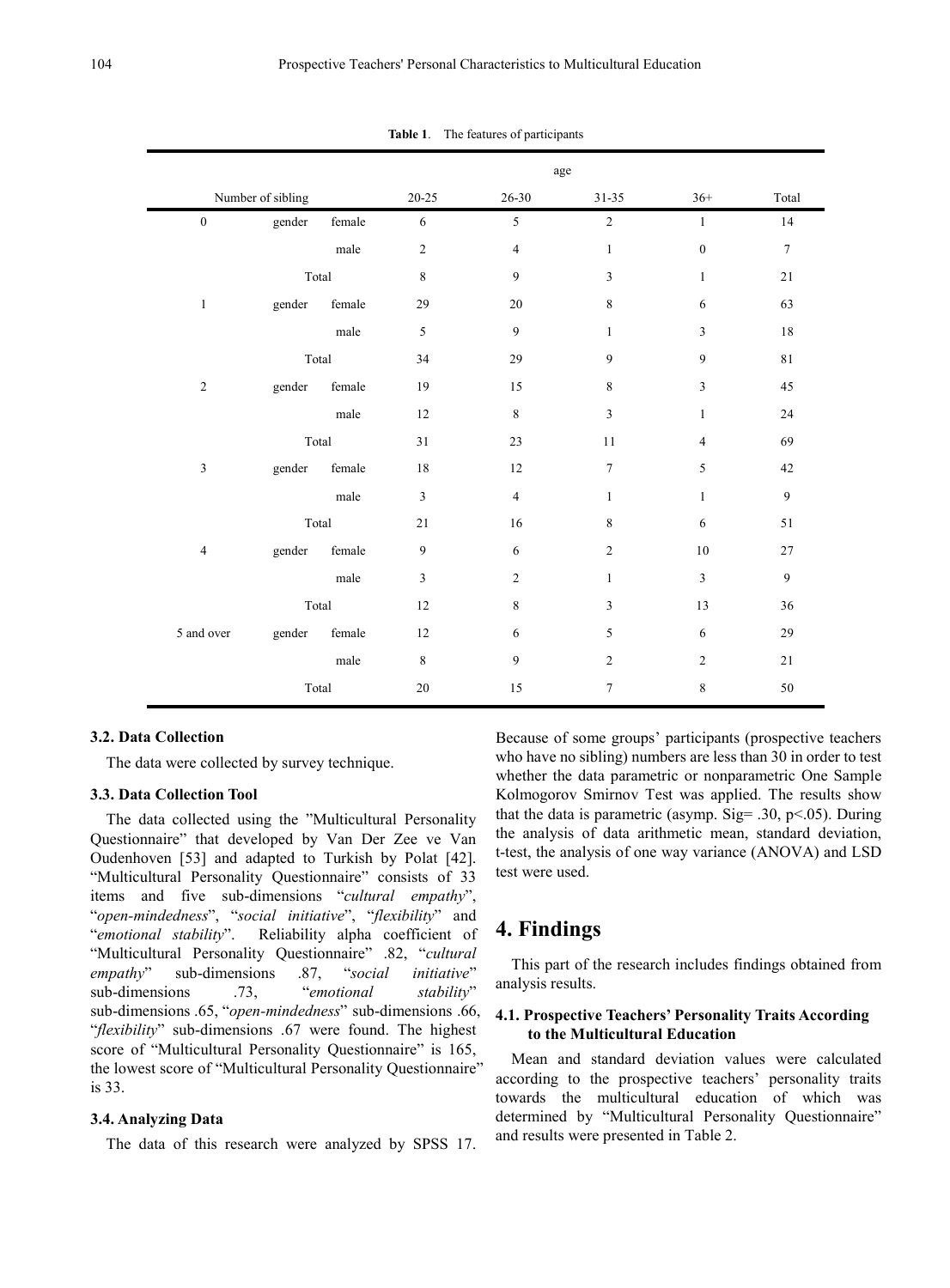**Table 2.** The Arithmetic Mean and Standard Deviation Results According To Scale Dimensions

| Sub-dimension                              | <b>Number</b><br>of Items | N   | $\mathcal{X}$ | SS    | Average size of the<br>items of<br>dimension(X<br>/Number of Items) |
|--------------------------------------------|---------------------------|-----|---------------|-------|---------------------------------------------------------------------|
| <b>Cultural</b><br>Empathy                 | 11                        | 308 | 46.24         | 6.26  | 4,20                                                                |
| Social<br><b>Initiatives</b>               | 6                         | 308 | 21.13         | 3.01  | 3.52                                                                |
| <b>Emotional</b><br><b>Balance</b>         | 7                         | 308 | 22.17         | 3.97  | 3.17                                                                |
| <b>Openness</b>                            | 5                         | 308 | 19.31         | 3.30  | 3.86                                                                |
| <b>Flexibility</b>                         | 4                         | 308 | 10.97         | 3.09  | 2.74                                                                |
| <b>Multicultural</b><br><b>Personality</b> | 33                        | 308 | 118.63        | 12.19 | 3.59                                                                |

According to table 2 it was seen that the sub-dimensions of "Multicultural Personality Questionnaire" don't contain same number of item. For this reason the means of items were used for interpreting.

As it is seen on the table 2 means of "Multicultural Personality Questionnaire" sub-dimensions sorted from highest to lowest listed as follows; "*cultural empathy*" ( $(\bar{x})$ /İtem number = 4.20). "*open-mindedness*" ( $\overline{X}$ /İtem number = 3.86). "*social initiatives*" ( $\overline{X}$  /İtem number = 3.52). "*emotional stability*  $(\overline{X})$  / *i*tem number = 3.17) "*flexibility*"  $(\overline{X})$  /İtem number = 2.74). According to these results, "*cultural empathy*" sub-dimension is most participated sub-dimension of scale for prospective teachers. "*flexibility*" sub-dimension is the least participated sub-dimension of scale for prospective teachers.

#### **4.2. Prospective Teachers' Multicultural Personality Traits regarding To Their Gender**

**Table 3**. Prospective Teachers' Multicultural Personality Traits By Their Gender

| Dimensions                          | Gender N |     | $\boldsymbol{X}$ | SS    | Sd  | t       | p   |
|-------------------------------------|----------|-----|------------------|-------|-----|---------|-----|
| Cultural Empathy                    | female   | 220 | 46.78            | 5.99  | 306 | 2.42    | .02 |
|                                     | male     | 88  | 44.89            | 6.75  |     |         |     |
| Social Initiatives                  | female   | 220 | 21.01            | 2.96  | 306 | $-1.04$ | -30 |
|                                     | male     | 88  | 21.41            | 3.14  |     |         |     |
| Emotional stability                 | female   | 220 | 22.50            | 3.79  | 306 | 2.36    | .02 |
|                                     | male     | 88  | 21.33            | 4.30  |     |         |     |
| ,,<br>$\epsilon$<br>open-mindedness | female   | 220 | 19.36            | 3.27  | 306 | $-42$   | .68 |
|                                     | male     | 88  | 19.18            | 3.38  |     |         |     |
|                                     | female   | 220 | 10.90            | 3.15  | 306 | $-71$   | .48 |
| Flexibility                         | male     | 88  | 11 17            | 2.94  |     |         |     |
| Multicultural                       | female   | 220 | 119.25           | 11.87 | 306 | 1.40    |     |
| Personality                         | male     | 88  | 117.10           | 12.90 |     |         | .16 |

 $P < 0.5$ 

Mean and standard deviation values were calculated and t-test was done to determine the difference whether it was changing by prospective teachers' gender according to the prospective teachers' multicultural personality traits. Results are shown on the Table 3.

According to table 3 there are meaningful difference between male and female prospective teachers in "*cultural empathy*" and "*emotional stability"* sub-dimensions of scale. This difference is in favor of female prospective teachers.

### **4.3. Prospective Teachers' Multicultural Personality Traits According To Their Ages**

Mean and standard deviation values were calculated and One Way ANOVA was done to determine the difference whether it was changing by prospective teachers' ages according to the prospective Teachers' multicultural personality traits and results are shown on the table 4.

According to table 4 "cultural empathy", "open-mindedness", "flexibility" sub-dimensions of "Multicultural Personality Questionnaire" and multicultural personality as being the overall scale are most participated by 36 and older aged prospective teachers; "emotional stability" dimension of scale is only most participated by 26-30 aged prospective teachers.

LSD test was used to determine the mean value differences whether it was meaningful to prospective teachers' ages according to sub dimensions. Results are shown on the table 3. As it is seen on the table 3 there is a meaningful difference between 36 and older aged prospective teachers and 31-35 aged prospective teachers in overall the scale and social Initiatives dimension of "Multicultural Personality Questionnaire". mean of 36 and older aged prospective teachers' Multicultural Personality Traits and social Initiatives scores are higher than 31-35 aged prospective teachers' Multicultural Personality Traits and social Initiatives scores.in the same way there is a meaningful difference between 36 and older aged prospective teachers and 20-25 aged prospective teachers in overall the scale and Flexibility dimension of "Multicultural Personality Questionnaire". mean of 36 and older aged prospective teachers' multicultural personality traits and social initiatives sub-dimension scores are higher than mean of 20-25 aged prospective teachers' multicultural personality traits and "flexibility" sub-dimension scores. Also there is a meaningful difference between 36 and older aged prospective teachers and 26-30 aged prospective teachers in "open-mindedness" sub-dimension of "Multicultural Personality Questionnaire". mean of 36 and older aged prospective teachers' "open-mindedness" sub-dimension scores are higher than mean of 26-30 aged prospective teachers' "open-mindedness" sub-dimension scores.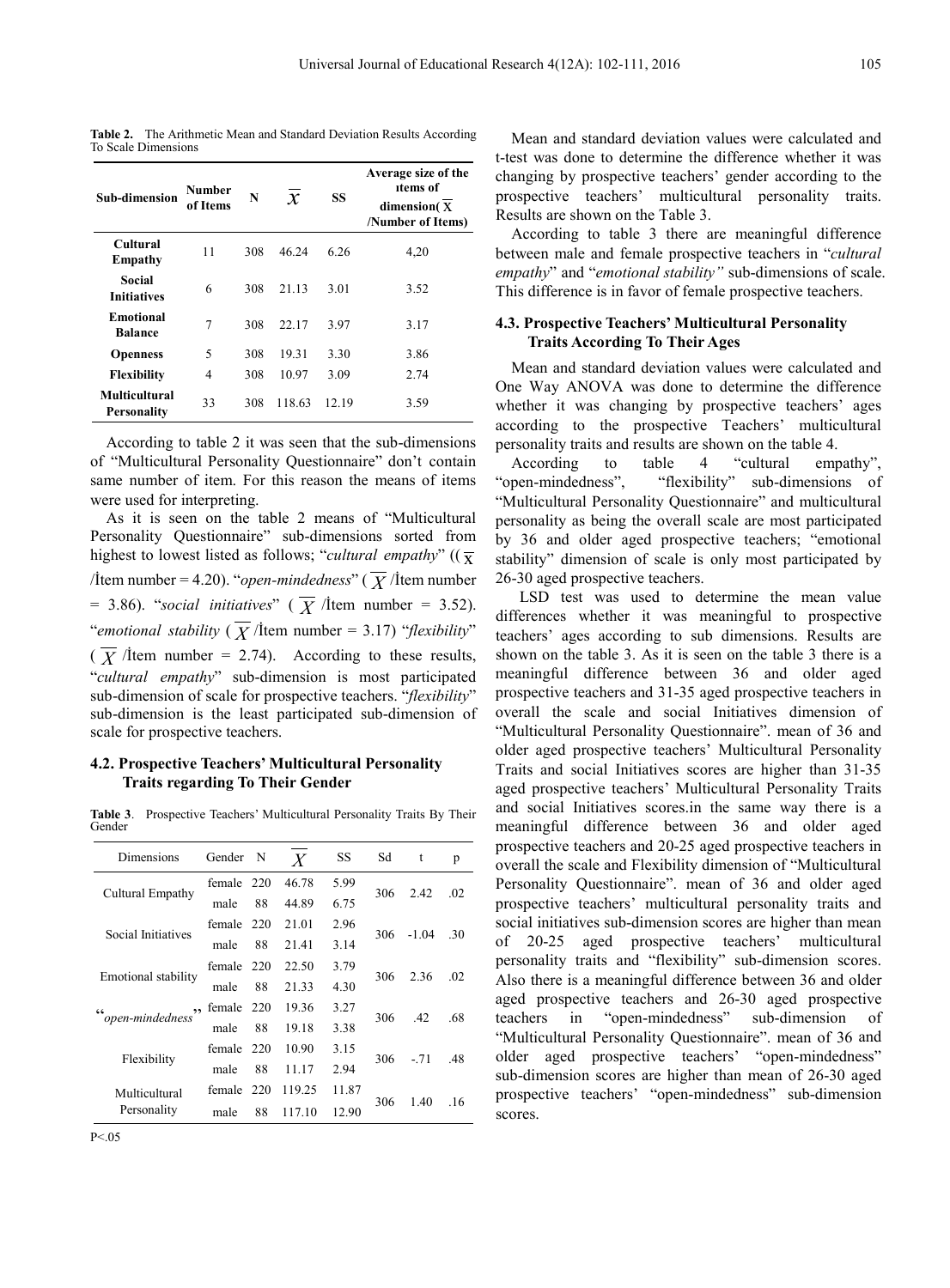|                              | $\int$    | $\overline{\mathbf{x}}$ | SS                      | values |                                     |          | <b>ANOVA</b> results |        |                |                  |         |
|------------------------------|-----------|-------------------------|-------------------------|--------|-------------------------------------|----------|----------------------|--------|----------------|------------------|---------|
| dimensions                   | Age       | $\boldsymbol{N}$        | $\overline{\textbf{X}}$ | SS     | source of<br>variance               | SS       | df                   | MS     | $\overline{F}$ | $\boldsymbol{p}$ |         |
| Cultural<br>Empathy          | $20 - 25$ | 126                     | 45.66                   | 6.55   | Between<br>Groups                   | 342.97   | 3                    | 114.32 |                |                  |         |
|                              | 26-30     | 100                     | 46.62                   | 5.54   | Within<br>Groups                    | 11701.25 | 304                  | 38.49  | 2.97           | .03              |         |
|                              | $31 - 35$ | 41                      | 44.85                   | 7.23   | Total                               | 12044.22 | 307                  |        |                |                  |         |
|                              | $36+$     | 41                      | 48.49                   | 5.50   |                                     |          |                      |        |                |                  |         |
|                              | $20 - 25$ | 126                     | 20.93                   | 3.06   | Between<br>Groups                   | 81.88    | 3                    | 27.29  |                |                  |         |
| Social                       | 26-30     | 100                     | 21.19                   | 2.98   | Within<br>Groups                    | 2704.19  | 304                  | 8.90   | 3.07           | .03              | $4 - 3$ |
| Initiatives                  | $31 - 35$ | 41                      | 20.41                   | 3.08   | Total                               | 2786.06  | 307                  |        |                |                  |         |
|                              | $36 +$    | 41                      | 22.29                   | 2.60   |                                     |          |                      |        |                |                  |         |
| Emotional<br>stability       | $20 - 25$ | 126                     | 22.19                   | 3.95   | Between<br>Groups                   | 23.27    | 3                    | 7.76   |                |                  |         |
|                              | 26-30     | 100                     | 22.47                   | 4.05   | Within<br>Groups                    | 4817.95  | 304                  | 15.85  | .49            | .69              |         |
|                              | $31 - 35$ | 41                      | 21.66                   | 4.40   | Total                               | 4841.22  | 307                  |        |                |                  |         |
|                              | $36 +$    | 41                      | 21.88                   | 3.42   |                                     |          |                      |        |                |                  |         |
|                              | $20 - 25$ | 126                     | 19.15                   | 3.28   | Between<br>Groups                   | 101.29   | 3                    | 33.76  | 3.17           |                  |         |
| Openness                     | 26-30     | 100                     | 18.97                   | 3.24   | Within<br>Groups                    | 3234.41  | 304                  | 10.64  |                | .03              | $4 - 2$ |
|                              | $31 - 35$ | 41                      | 19.17                   | 3.12   | Total                               | 3335.70  | 307                  |        |                |                  |         |
|                              | $36 +$    | 41                      | 20.76                   | 3.37   |                                     |          |                      |        |                |                  |         |
|                              | $20 - 25$ | 126                     | 10.33                   | 2.72   | Between<br>Groups                   | 137.57   | 3                    | 45.86  |                |                  | $4 - 1$ |
| Flexibility                  | 26-30     | 100                     | 11.10                   | 3.07   | Within<br>Groups                    | 2786.22  | 304                  | 9.17   | 5.00           | .00              |         |
|                              | 31-35     | 41                      | 11.27                   | 3.35   | Total                               | 2923.79  | 307                  |        |                |                  |         |
|                              | $36 +$    | 41                      | 12.37                   | 3.46   | Between<br>Groups                   |          |                      |        |                |                  |         |
|                              | $20 - 25$ | 126                     | 117.19                  | 12.48  | Between<br>Groups                   | 1846.46  | 3                    | 615.49 |                |                  |         |
| Multicultural<br>Personality | $26 - 30$ | 100                     | 119.24                  | 10.79  | Within<br>43745.08<br>304<br>Groups | 143.90   | 4.28                 | .01    | $4-1$          |                  |         |
| (overall the<br>scale)       | 31-35     | 41                      | 116.02                  | 14.64  | Total                               | 45591.54 | 307                  |        |                |                  | $4 - 3$ |
|                              | $36 +$    | 41                      | 124.20                  | 10.18  |                                     |          |                      |        |                |                  |         |

**Table 4.** ANOVA Results of "Multicultural Personality Questionnaire" Scores According to Prospective Teachers'Ages

## **4.4. Prospective Teachers' Multicultural Personality Traits According To Their Number Of Siblings**

Mean and standard deviation values were calculated and ANOVA was done to determine the difference whether it was changing by prospective teachers' number of siblings according to the prospective teachers' multicultural personality traits. Results are shown on the table 5.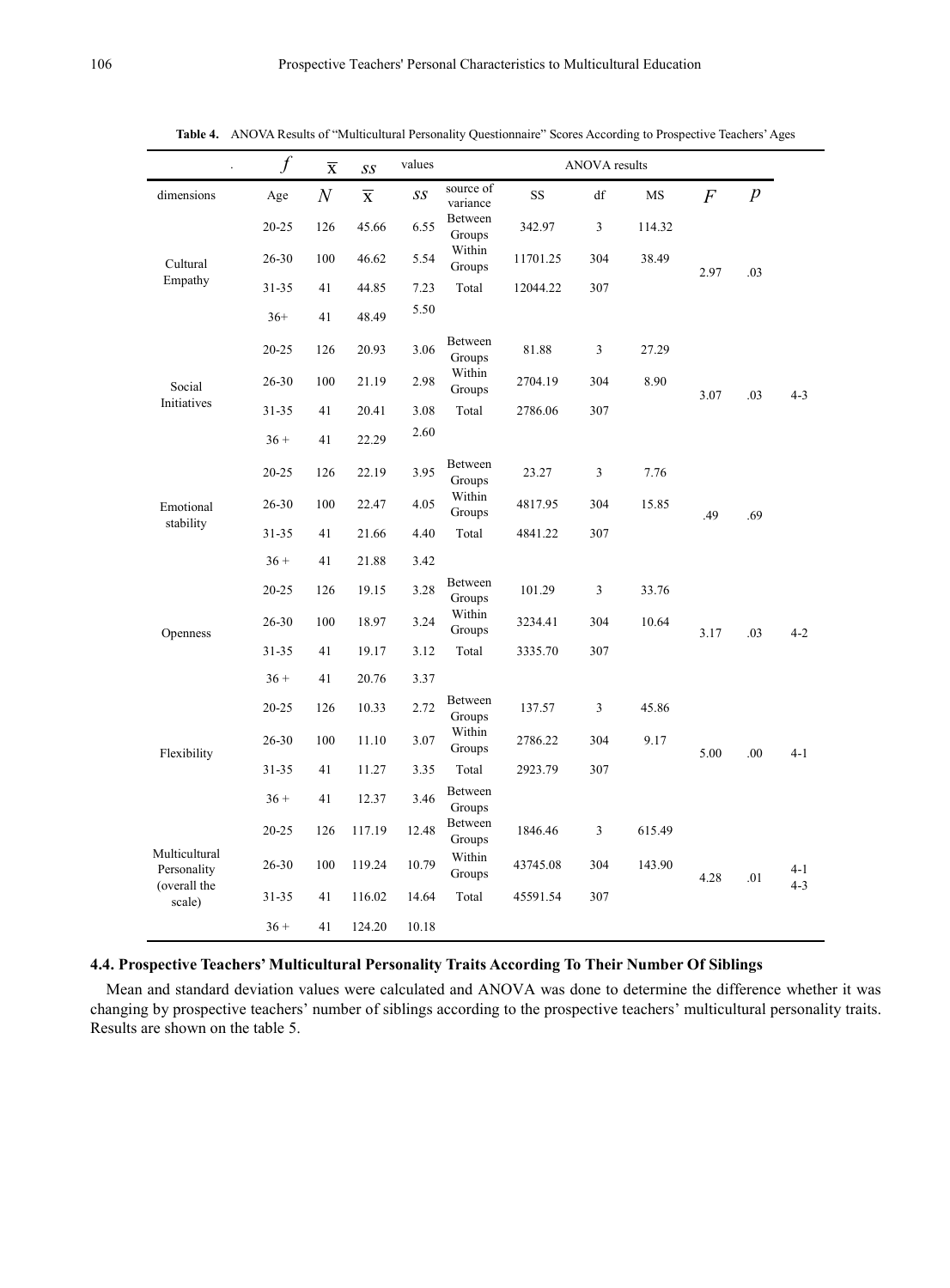|                             | $f \cdot \overline{\mathbf{x}}$ ve $SS$ values |                  |                         |                          |                       | ANOVA results |                        |           |                  |                  |  |
|-----------------------------|------------------------------------------------|------------------|-------------------------|--------------------------|-----------------------|---------------|------------------------|-----------|------------------|------------------|--|
| dimensions                  | Number of<br>brother/sister                    | $\boldsymbol{N}$ | $\overline{\mathbf{x}}$ | $\mathcal{S}\mathcal{S}$ | source of<br>variance | $\rm SS$      | $\mathrm{d}\mathrm{f}$ | $\rm{MS}$ | $\boldsymbol{F}$ | $\boldsymbol{p}$ |  |
|                             | $\boldsymbol{0}$                               | 21               | 45.14                   | 6.65                     | Between<br>Groups     | 213.40        | $\sqrt{5}$             | 42.68     |                  |                  |  |
| Cultural<br>Empathy         | $\mathbf{1}$                                   | 81               | 45.93                   | 5.82                     | Within<br>Groups      | 11830.83      | 302                    | 39.17     |                  |                  |  |
|                             | 2                                              | 69               | 46.06                   | 5.49                     | Total                 | 12044.22      | 307                    |           | 1.09             | .37              |  |
|                             | 3                                              | 51               | 47.90                   | 5.88                     |                       |               |                        |           |                  |                  |  |
|                             | 4                                              | 36               | 46.67                   | 6.14                     |                       |               |                        |           |                  |                  |  |
|                             | $5+$                                           | 50               | 45.46                   | 8.00                     |                       |               |                        |           |                  |                  |  |
|                             | $\boldsymbol{0}$                               | 21               | 21.57                   | 3.09                     | Between<br>Groups     | 16.96         | 5                      | 3.39      |                  |                  |  |
| Social<br>Initiatives       | $\mathbf{1}$                                   | 81               | 21.15                   | 2.86                     | Within<br>Groups      | 2769.10       | 302                    | 9.17      |                  |                  |  |
|                             | 2                                              | 69               | 20.87                   | 3.18                     | Total                 | 2786.06       | 307                    |           | .37              | .87              |  |
|                             | 3                                              | 51               | 21.33                   | 2.76                     |                       |               |                        |           |                  |                  |  |
|                             | 4                                              | 36               | 21.39                   | 2.83                     |                       |               |                        |           |                  |                  |  |
|                             | 5 and upper                                    | 50               | 20.86                   | 3.42                     |                       |               |                        |           |                  |                  |  |
|                             | No brother/sister                              | 21               | 20.19                   | 3.37                     | Between<br>Groups     | 129.84        | 5                      | 25.97     |                  |                  |  |
| Emotional<br>stability      | $\mathbf{1}$                                   | 81               | 22.07                   | 3.84                     | Within<br>Groups      | 4711.38       | 302                    | 15.60     |                  |                  |  |
|                             | 2                                              | 69               | 22.06                   | 4.13                     | Total                 | 4841.22       | 307                    |           | 1.67             | .14              |  |
|                             | 3                                              | 51               | 22.14                   | 3.85                     |                       |               |                        |           |                  |                  |  |
|                             | 4                                              | 36               | 23.17                   | 3.90                     |                       |               |                        |           |                  |                  |  |
|                             | $5+$                                           | 50               | 22.62                   | 4.22                     |                       |               |                        |           |                  |                  |  |
|                             | $\boldsymbol{0}$                               | 21               | 19.10                   | 3.03                     | Between<br>Groups     | 48.62         | 5                      | 9.72      |                  |                  |  |
| Open-mindedn<br>ess         | $\mathbf{1}$                                   | 81               | 19.30                   | 3.15                     | Within<br>Groups      | 3287.08       | 302                    | 10.88     |                  |                  |  |
|                             | $\mathbf{2}$                                   | 69               | 18.93                   | 3.29                     | Total                 | 3335.70       | 307                    |           | .89              | .49              |  |
|                             | 3                                              | 51               | 19.90                   | 3.40                     |                       |               |                        |           |                  |                  |  |
|                             | 4                                              | 36               | 19.89                   | 3.63                     |                       |               |                        |           |                  |                  |  |
|                             | $5+$                                           | 50               | 18.92                   | 3.31                     |                       |               |                        |           |                  |                  |  |
|                             | $\boldsymbol{0}$                               | 21               | 11.38                   | 3.72                     | Between<br>Groups     | 14.11         | 5                      | 2.82      |                  |                  |  |
| Flexibility                 | $\mathbf{1}$                                   | 81               | 10.83                   | 2.95                     | Within<br>Groups      | 2909.69       | 302                    | 9.64      |                  |                  |  |
|                             | 2                                              | 69               | 10.72                   | 2.66                     | Total                 | 2923.79       | 307                    |           | .29              | .92              |  |
|                             | 3                                              | 51               | 11.12                   | 3.51                     |                       |               |                        |           |                  |                  |  |
|                             | 4                                              | 36               | 10.97                   | 3.05                     |                       |               |                        |           |                  |                  |  |
|                             | $5+$                                           | 50               | 11.24                   | 3.24                     |                       |               |                        |           |                  |                  |  |
| Multicultural               | $\boldsymbol{0}$                               | 21               | 116.05                  | 13.57                    | Between<br>Groups     | 680.11        | 5                      | 136.02    |                  |                  |  |
| Personality<br>(overall the | $\mathbf{1}$                                   | $8\sqrt{1}$      | 118.11                  | 10.68                    | Within<br>Groups      | 44911.44      | 302                    | 148.71    |                  |                  |  |
| scale)                      | 2                                              | 69               | 117.57                  | 10.89                    | Total                 | 45591.54      | 307                    |           | .92              | .47              |  |
|                             | 3                                              | 51               | 120.76                  | 11.20                    |                       |               |                        |           |                  |                  |  |
|                             | 4                                              | 36               | 120.97                  | 11.65                    |                       |               |                        |           |                  |                  |  |
|                             | $5+$                                           | 50               | 118.18                  | 16.30                    |                       |               |                        |           |                  |                  |  |

**Table 5.** ANOVA Results Of Multicultural Personality Scale Scores According To Prospective Teachers' Number Of siblings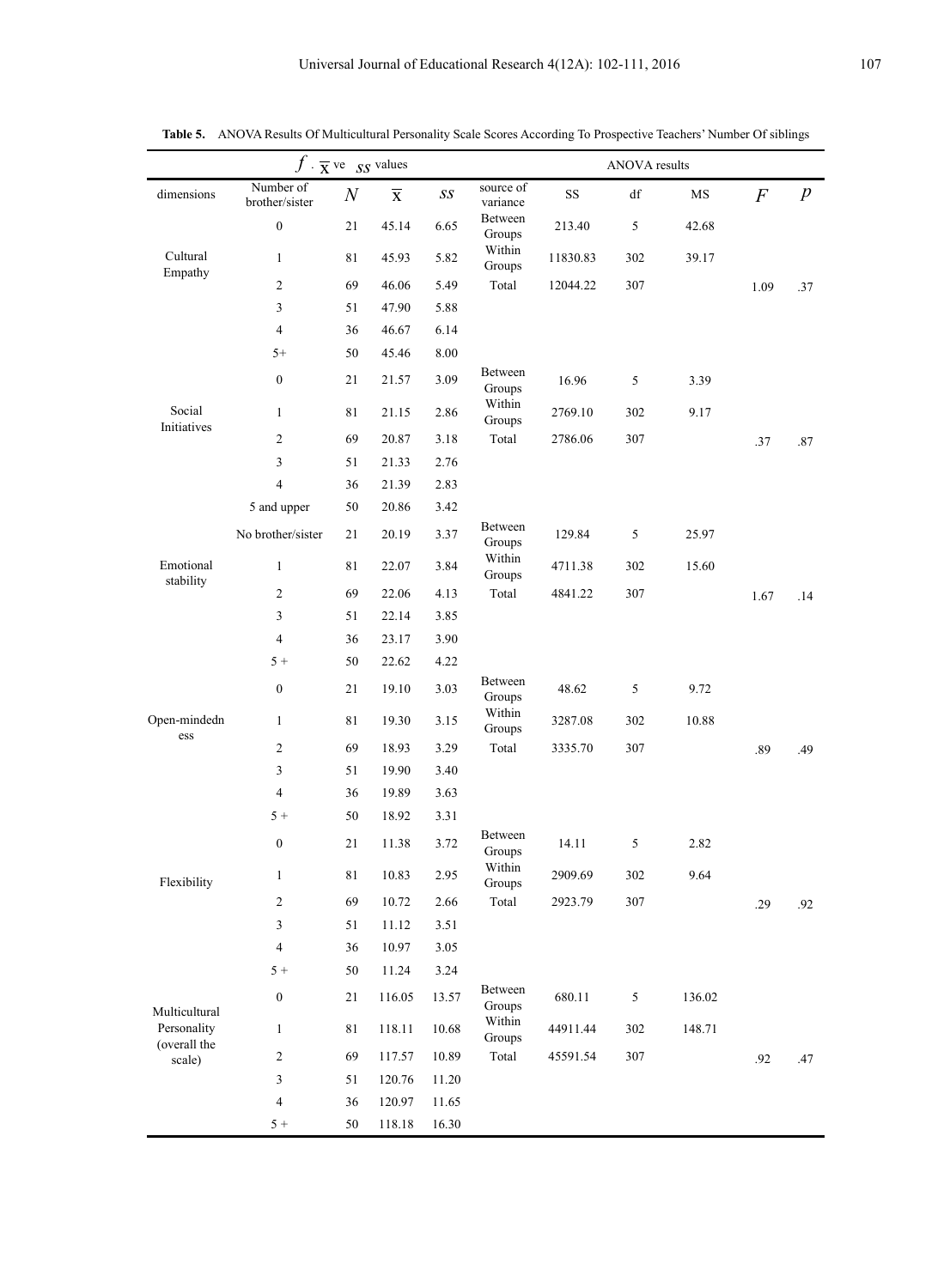According to Table 5 "cultural empathy" and "open-mindedness" sub- dimensions of "Multicultural Personality Questionnaire" are the most participated by prospective teachers who have 3 siblings; "emotional stability" sub-dimension of "Multicultural Personality Questionnaire" is the most participated by prospective teachers who have 5 and over siblings; "flexibility" sub-dimension of "Multicultural Personality Questionnaire is the most participated by prospective teachers who have no siblings; multicultural personality as being the overall of "Multicultural Personality Questionnaire" and "social ınitiatives" sub-dimension of "Multicultural Personality Questionnaire" are the most participated by prospective teachers who had 4 siblings. According to ANOVA results no meaningful difference was found.

## **5. Discussion**

The aim of this paper is to determine prospective teachers' personal characteristics to multicultural education. It is also aimed to reveal whether there are meaningful differences in prospective teachers' personal characteristics to multicultural education according to their genders, age and number of siblings. The data collected by using the "Multicultural Personality Questionnaire" that developed by Van Der Zee and Van Oudenhoven [53] and adapted to Turkish by Polat [42].

Prospective teachers' scores of "Multicultural Personality Questionnaire" and the Questionnaire sub-dimensions were examined. By considering the questionnaire ranges as 1.00-1.79 "very low", 1.80-2.59 "low", 2.60-3.39 "middle", 3.40-4.19 "high", 4.20-5.00 "quite high" arithmetic means of the questionnaire sub-dimensions can be interpreted as; "*cultural empathy*" sub-dimensions ( $\overline{X}$ =4.20) is quite high, "*open-mindedness*" sub-dimensions ( $\overline{X}$  =3.86) is high, "*social initiatives*" sub-dimension ( $\bar{x}$  =3.52), is high, "*emotional stability*" sub-dimension  $(\overline{X}=3.17)$  is middle, "*flexibility*" sub-dimension ( $\bar{x}$ =2.74) is middle. In this context it is seen that the prospective teachers the most participated dimensions are respectively *"cultural empathy", "open-mindedness", "social initiatives", "emotional stability"* and *"flexibility"*. Besides prospective teachers' total scores which revealed from "Multicultural Personality Questionnaire" ( $\overline{X}$ =3.59) has been found to be high. The study carried out by Polat [42]'s result support this paper result. According to the study carried out by Polat [42]'s result show that prospective teachers' scores of "Multicultural Personality Questionnaire" is also high, moreover "*cultural empathy*" sub-dimension has the highest score, "open-mindedness" sub-dimension has the second highest score, "*social initiatives*" sub-dimension has the third highest score and "*emotional stability*" sub-dimension has middle level alike this paper result.

Results of the study carried out by Polat and Metin [44] as well as the study carried out by Polat and Barka [43] parallel with the study carried out by Polat [42] and this

paper result about teachers' scores of "Multicultural Personality Questionnaire" is high, moreover "*cultural empathy*" sub-dimension has the highest score, "*open-mindedness*" sub-dimension has the second highest score, "*social initiatives*" sub-dimension has the third highest score.

Additionally when examining the literature it is seen that faculty members [3]; [24];[35], teachers [31]; [50] and prospective teachers [9]; [12]; [23] have positive attitude towards multicultural education. İt can be said that attitude and personal characteristics related to each other, because personal characteristics influence to attitudes. It can be interpreted as a result, educators have well attitude and improvable personal characteristics. Otherwise there are some research pointed out that teachers and prospective teachers should be trained on multiculturalism in the education [7]; [22]; [26]; [28]; [36]; [37]; [42]; [48]. t-test was used to determine whether personal characteristics to multicultural education changes according to the gender of the prospective teachers. As a result of analysis meaningful differences was found in favor of female prospective teachers toward "*cultural empathy*" and "*emotional stability*" sub-dimensions of the questionnaire. There are some research supported this finding in the literature. Similarly the study carried out by Bulut and Sarıçam[11] meaningful differences was found in favor of female prospective teachers toward "*cultural empathy*" sub-dimensions of the questionnaire. Also Bulut and Sarıçam [11] found out meaningful differences in favor of female teachers toward "*cultural empathy*", *"flexibility*", "*open-mindedness*" and "*emotional stability*" sub-dimensions of the questionnaire. According to the study carried out by Çoban, Karaman and Doğan [17] women more tolerant than men in the "*political view*" sub-dimension. Plus according to the study carried out by Demir [19] female faculty members more care multiculturalism than male faculty members in the "*egalitarian pedagogy*" dimension. In addition results of the study carried out by Demircioğlu and Özdemir [20] show that female prospective teachers have more positive attitudes towards multiculturalism in education that male prospective teachers. The study carried out by Chepyator-Thomson, You, & Russell [15], study carried out by Koçak and Özdemir [33] and the studies carried out by Alanay and Aydın [2] and carried out by Pettus and Allain [41] support that female educators' opinions on multiculturalism in education are more much positive than male educators' opinions. It was deduced that generally female educators think about multiculturalism more positively than male educators. For the rest there are some research result in the literature that no meaningful differences according to educators' gender and their opinion on multicultural education [18]; [30]; [52];[56].

ANOVA was used to determine whether personal characteristics to multicultural education changes according to the age of the prospective teachers. As a result of analysis meaningful differences was found toward *"social Initiatives", "open-mindedness", "flexibility"*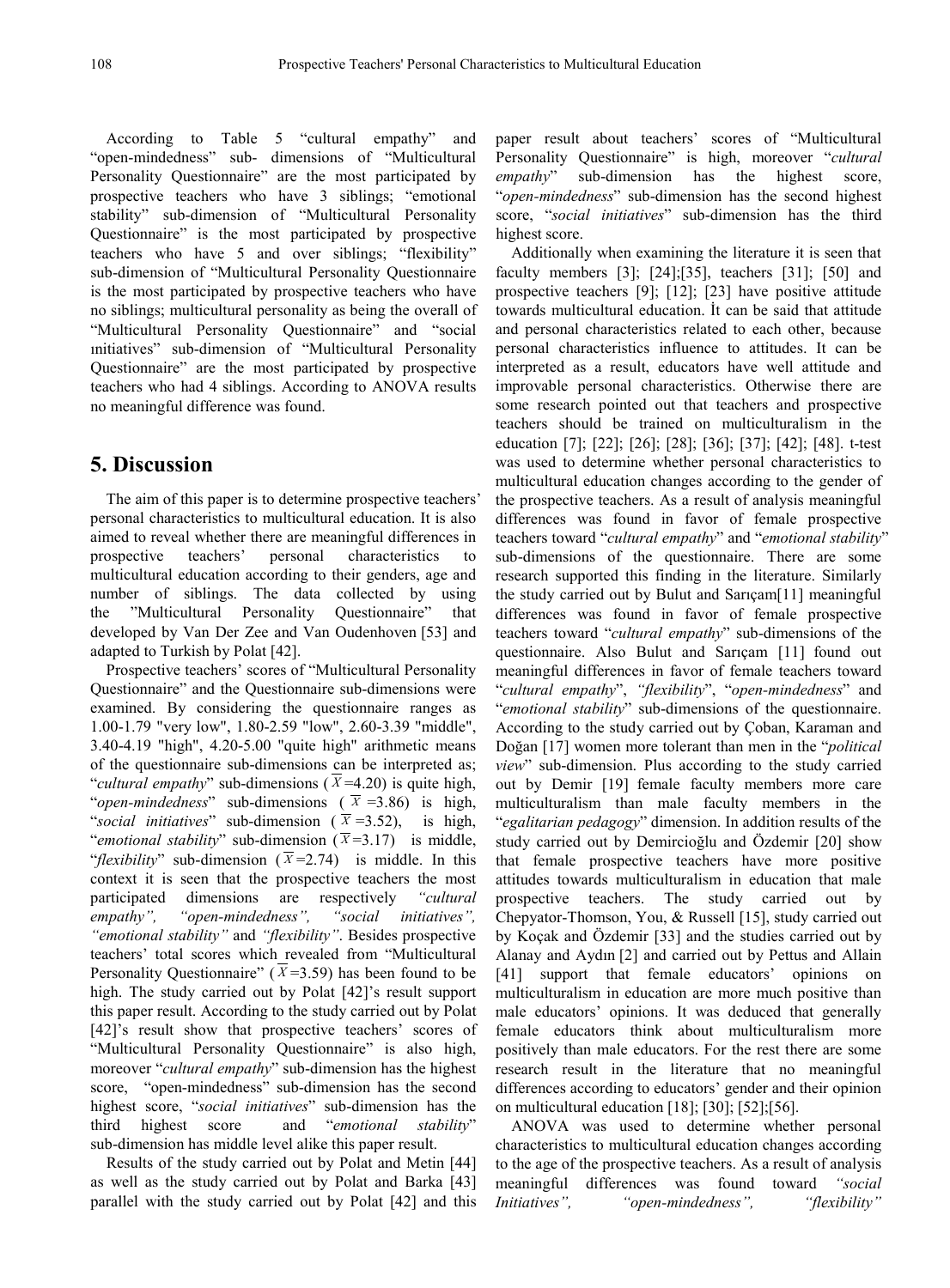sub-dimensions of the questionnaire and totally of "Multicultural Personality Questionnaire". LSD test was used to determine the source of the difference. According to LSD test there are meaningful differences in favor of 36 years and older prospective teachers toward *"social initiatives", "open-mindedness", "flexibility*" sub-dimensions of the questionnaire and totally of "Multicultural Personality Questionnaire". According to the study carried out by Bulut, and Sarıçam [11] inservice teachers' scores about personal characteristics to multicultural education and attitude towards multicultural education higher than preservice teachers' scores about personal characteristics to multicultural education and attitude towards multicultural education. Considering inservice teachers older than preservice teachers it is possible to infer from the result of the study carried out by Bulut and Sarıçam [11] and this paper finding age is determinant on multicultural education opinion. Additionally the study carried out by Pettus and Allain [41] 26 ages and older prospective teachers have more positive attitude than younger prospective teachers. It can be said that educators became older they have more multicultural personality. On the other hand the study carried out by Hammer, Bennett and Wisemann (2003)[30] reveals no significant effects by age.

ANOVA was used to determine whether personal characteristics to multicultural education changes according to the number of sibling of the prospective teachers. As a result of analysis no meaningful differences was found. There are some research findings in the literature can be said support this paper finding. There are no meaningful differences between number of sibling and communication skills [10], inclination to multicultural education [42], critical thinking skills [14], empathic skills [21]; [34], life satisfaction [16]. As well as there are some research findings in the literature indicate that individual who have one, two or three not more much siblings have more self-esteem [8]; [32], social skills [4] and empathic skills [55] than the others. These research findings said to be overlapping with this paper finding because in this paper found out that prospective teachers who have two or three sibligs have higher inclination to multicultural education than the others.

## **6. Conclusions**

Teacher as a practitioner of educational curriculum is a person. Therefore teachers have personal characteristics. It is inevitable that teachers' personal characteristics affect educational process. One of the personal characteristics is multicultural personality. Recently multiculturalism became so widespread concept everywhere where people live. Training environments also multicultural environments. Because a lot of people who come from different cultures interact with each other. Teachers always became a guide to direct to students behaviours. Hence it is possible to say that teachers' multicultural personality is an issue that needs to be emphasized.

At the end of this paper it can be said that prospective teachers the most participated dimensions are respectively "cultural empathy", "open-mindedness", "social initiatives", "emotional stability" and "flexibility". Besides prospective teachers' total scores which revealed from "Multicultural Personality Questionaire" has been found to be high.

Female prospective teachers have more "cultural empathy" and "emotional stability" personality than male prospective teachers. 36 years and older prospective teachers have more "social initiatives", "open-mindedness", "flexibility" personality than the younger prospective teachers.

## **7. Recommendations**

In the light of the this research findings prospective teachers should be trained about multiculturalism. Prospective teachers should be direct to exchange programs between universities in different countries. Teacher training programmes sould be revised considering multiculturalism. As well as views of prospective teachers studying at different universities about multiculturalism should be investigated considering other variables such as religion and region. It can be investigated the reasons of the findings of this paper.

#### **Note**

\*The abstract of this paper was presented at 2nd International Conference on Lifelong Learning and Leadership for All (ICLEL-16), in Liepaja on July, 21-23, 2016.

## **REFERENCES**

- [1] Abdullah, S. N. S. & Ghaffar, M. N. A. (2010). Multicultural education in Malaysian perspective: Instruction and assessment. University Technology of Malaysia.
- [2] Alanay, H. & Aydın, H. (2016). Eğitim Fakültesi Lisans Öğrencilerinin Çokkültürlü Eğitime Dair Tutumları. Eğitim ve Bilim, 41(184). 169-191.
- [3] Assaf, L. C., Garza, R., & Battle, J. (2010). Multicultural teacher education: Examining the perceptions, practices, and coherence in one teacher preparation program. Teacher Education Quarterly, 37(2), 115-135.
- [4] Avşar, Z. & Kuter, F. Ö. (2007). Beden eğitimi ve spor bölümü öğrencilerinin sosyal beceri düzeylerinin belirlenmesi (Uludağ Üniversitesi örneği). Eğitimde Kuram ve Uygulama, 3(2), 197-206.
- [5] Banks, J. A. (2004). Multicultural education: Historical development, dimensions, and practice. In J. A. Banks & C. A. M. Banks (Eds.), Handbook of research on multicultural education (2.baskı., s. 3–29). San Francisco: Jossey-Bass.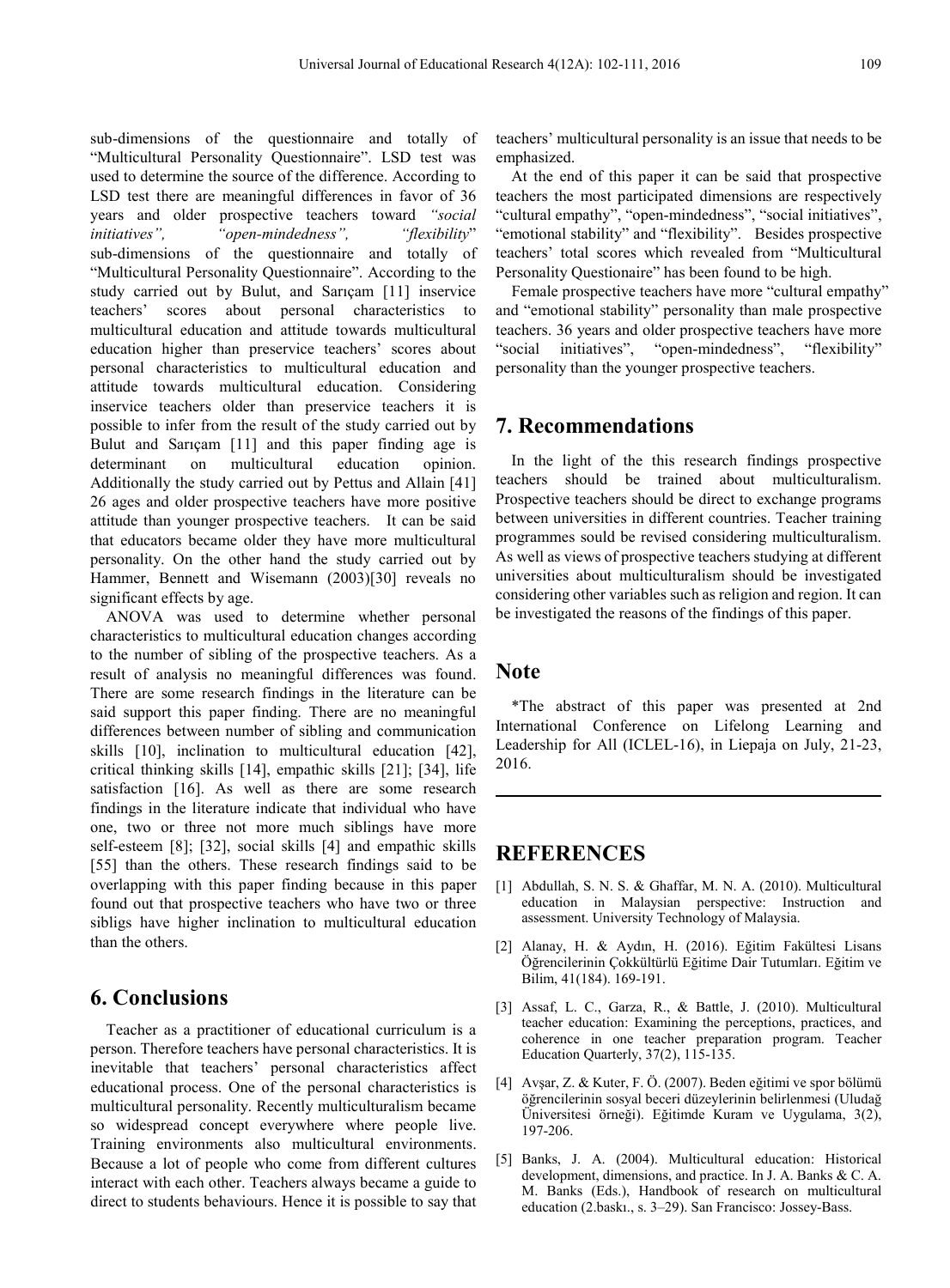- [6] Banks, J. A. (2009). Multicultural education: Dimensions and paradigms. In J. A. Banks (Ed.), The Routledge international companion to multicultural education (s. 9-32). New York, NY: Routiedge.
- [7] Başarır, F., Sarı, M. & Çetin, A. (2014). Examination of teachers' perceptions of multicultural education. Pegem Journal of Education & Instruction, 4(2), 91-110.
- [8] Baybek, H. & Yavuz, S. (2005). Muğla üniversitesi öğrencilerinin benlik saygılarının incelenmesi. *Sosyal ve Beşeri Bilimler Araştırmaları Dergisi*, *1*(14). 73-95.
- [9] Bell, C. A., Horn, B. R., & Roxas, K. C. (2007). We know it's service, but what are they learning? Preservice teachers' understandings of diversity. Equity & Excellence in Education, 40(2), 123-133.
- [10]Bingöl, G. & Demir, A. (2011). Amasya sağlık yüksekokulu öğrencilerinin iletişim becerileri. Göztepe Tıp Dergisi, 26(4), 152-159.
- [11]Bulut, M., & Sariçam, H. (2016). Okul öncesi öğretmen ve öğretmen adaylarinda çokkültürlü kişiliğin çokkültürlü eğitim tutumlari üzerindeki etkisinin incelenmesi. Kırıkkale Üniversitesi Sosyal Bilimler Dergisi, 6(1).295-322.
- [12]Capella-Santana, N. (2003). Voices of teacher candidates: Positive changes in multicultural attitudes and knowledge. The Journal of Educational Research, 96(3), 182-190.
- [13]Castagno, A. E. (2013). Multicultural education and the protection of Whiteness. American Journal of Education, 120(1), 101-128.
- [14]Çekin, A. (2013). Din kültürü ve ahlak bilgisi öğretmen adaylarinin eleştirel düşünme becerilerinin bazi değişkenler açisindan incelenmesi. Review of the Faculty of Divinity of Amasya University, (1).25-46.
- [15] Chepyator-Thomson, J. R., You, J., & Russell, J. (2000). In-service physical education teachers: Background and understanding of multicultural education. Journal of In-service Education, 26(3), 557-568.
- [16]Çivitci, A. (2009). İlköğretim öğrencilerinde yaşam doyumu: Bazı kişisel ve ailesel özelliklerin rolü. Uludağ Üniversitesi Eğitim Fakültesi Dergisi, 22(1).29-52.
- [17]Çoban, A. E., Karaman, N. G. & Doğan, T. (2010). Öğretmen adaylarının kültürel farklılıklara yönelik bakış açılarının çeşitli demografik değişkenlere göre incelenmesi. Abant İzzet Baysal Üniversitesi Eğitim Fakültesi Dergisi. 125-131.
- [18]Coşkun, M. K. (2012). Din Kültürü ve Ahlak Bilgisi Öğretmen Adaylarının Çok Kültürlü Eğitime Yönelik Tutumları (İlahiyat-Eğitim DKAB Karşılaştırması). Üniversitesi Sosyal Bilimler Dergisi, 34, 33-44.
- [19] Demir, S. (2012). Çok kültürlü eğitimin erciyes üniversitesi öğretim elemanlari için önem derecesi. Electronic Turkish Studies, 7(4). 1453-1475.
- [20] Demircioğlu, E., & Özdemir, M. (2014). Pedagojik formasyon öğrencilerinin çok kültürlü eğitime yönelik tutumlarının bazı değişkenlere göre incelenmesi. Ege Eğitim Dergisi, 15(1), 211-232.
- [21] Derman, M. T. (2013). Çocukların empati beceri düzeylerinin ailesel etmenlere göre belirlenmesi. International Journal of Social Science 6 (1), 1365-1382.
- [22] Dragowski, E. A., McCabe, P. C. & Rubinson, F. (2016). Educators' reports on incidence of harassment and advocacy toward lgbtq students. Psychology in the Schools, 53(2), 127-142.
- [23] Duarte, V. & Reed, T. (2004). Learning to teach in urban settings. Childhood Education, 80(5), 245-250.
- [24]Eskici, M. (2016). Faculty members' opinions about multiculturalism in higher education. Anthropologist, 24(1), 252-261.
- [25] Gaff, J. G. (1992). Beyond politics: The educational issues inherent in multicultural education. Change, 24 (1), 30-35.
- [26] Garmon, M. A. (2004). Changing Preservice Teachers' Attitudes/Beliefs About Diversity What are the Critical Factors?. Journal of Teacher Education, 55(3), 201-213.
- [27] Gay, G. (2000). Culturally Responsive Teaching: Theory, Research and Practice. New York: Teacher College Press.
- [28] Gorski, P. C. (2009). What we're teaching teachers: An analysis of multicultural teacher education coursework syllabi. Teaching and Teacher Education, 25(2), 309-318.
- [29] Halvorsen, A.L. & Wilson, S.M. 2010. Social studies teacher education. In: P Peterson, E Baker, B McGaw (Eds.): International Encyclopedia of Education. 3rd Edition. Oxford, UK: Elsevier Academic Press,
- [30] Hammer, M. R., Bennett, M. J. & Wiseman, R. (2003). Measuring intercultural sensitivity: The intercultural development inventory. International journal of Intercultural Relations, 27(4), 421-443.
- [31] Horenczyk, G., & Tatar, M. (2002). Teachers' attitudes toward multiculturalism and their perceptions of the school organizational culture. Teaching and Teacher Education, 18(4), 435-445.
- [32] Karadağ, G., Güner, İ., Çuhadar, D. & Uçan, Ö. (2008). Gaziantep Üniversitesi Sağlık Yüksekokulu hemşirelik öğrencilerinin benlik saygıları. Fırat Sağlık Hizmetleri Dergisi, 3(7), 29-42.
- [33] Koçak, S., & Özdemir, M. (2015). Öğretmen Adaylarının Çok Kültürlü Eğitime Yönelik Tutumlarında Kültürel Zekânın Rolü. İlköğretim Online, 14(4).1352-1369.
- [34] Küçükkaragöz, H. Akay, Y., & Canbulat, T. (2011). Bir Grup İlköğretim Öğrencisinin Bazı Psiko-Sosyal Değişkenlere Göre Empatik Beceri Düzeyleri. Uşak Üniversitesi Sosyal Bilimler Dergisi, 4(2), 88-100.
- [35]Larke, P. & Larke, A. (2009). Teaching diversity/multicultural education courses in the academy: Sharing the voices of six professors. Research in Higher Education Journal, 3(1),1-8.
- [36]McAllister, G. & Irvine, J. J. (2000). Cross cultural competency and multicultural teacher education. Review of Educational Research, 70(1), 3-24.
- [37]Merilyn, B. C., Correia, M. G. & Bleicher, R. E. (2010). Increasing preservice teachers' intercultural awareness through service-learning. International Journal of Research on Service-Learning in Teacher Education, 1(1), 1-19.
- [38]Mwonga, C. (2005). Multicultural education: New path toward democracy. Upper Saddle River, NJ: Merrill.